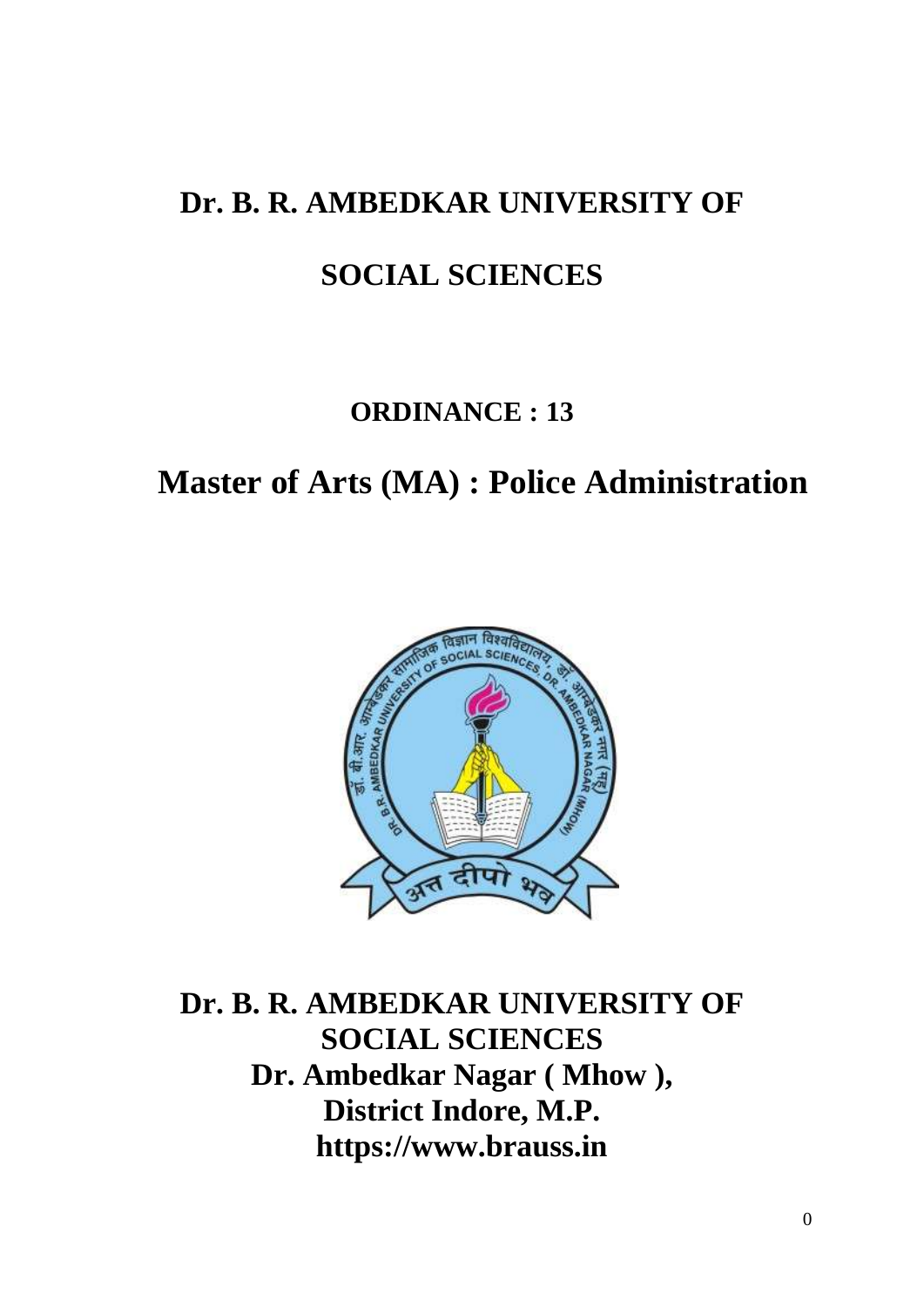## *Contents*

| <b>SN</b>               | <b>Sections</b>                     | Page                    |
|-------------------------|-------------------------------------|-------------------------|
|                         |                                     | No.                     |
| $\mathbf{1}$            | <b>Short title and commencement</b> | $\overline{2}$          |
| $\overline{2}$          | <b>Preamble</b>                     | $\overline{2}$          |
| $\mathbf{3}$            | <b>Definitions</b>                  | $\overline{2}$          |
| $\overline{\mathbf{4}}$ | <b>Admission Policy:</b>            | $\overline{\mathbf{4}}$ |
| 5                       | <b>Seats</b>                        | $\overline{\mathbf{4}}$ |
| 6                       | <b>Fees</b>                         | 5                       |
| $\overline{7}$          | <b>Board of Studies</b>             | 5                       |
| 8                       | <b>Course Structure</b>             | 5                       |
| 9                       | <b>Process and Procedure</b>        | $\overline{7}$          |
| 10                      | <b>Examination and Evaluation</b>   | 8                       |
| 11                      | Convocation                         | 10                      |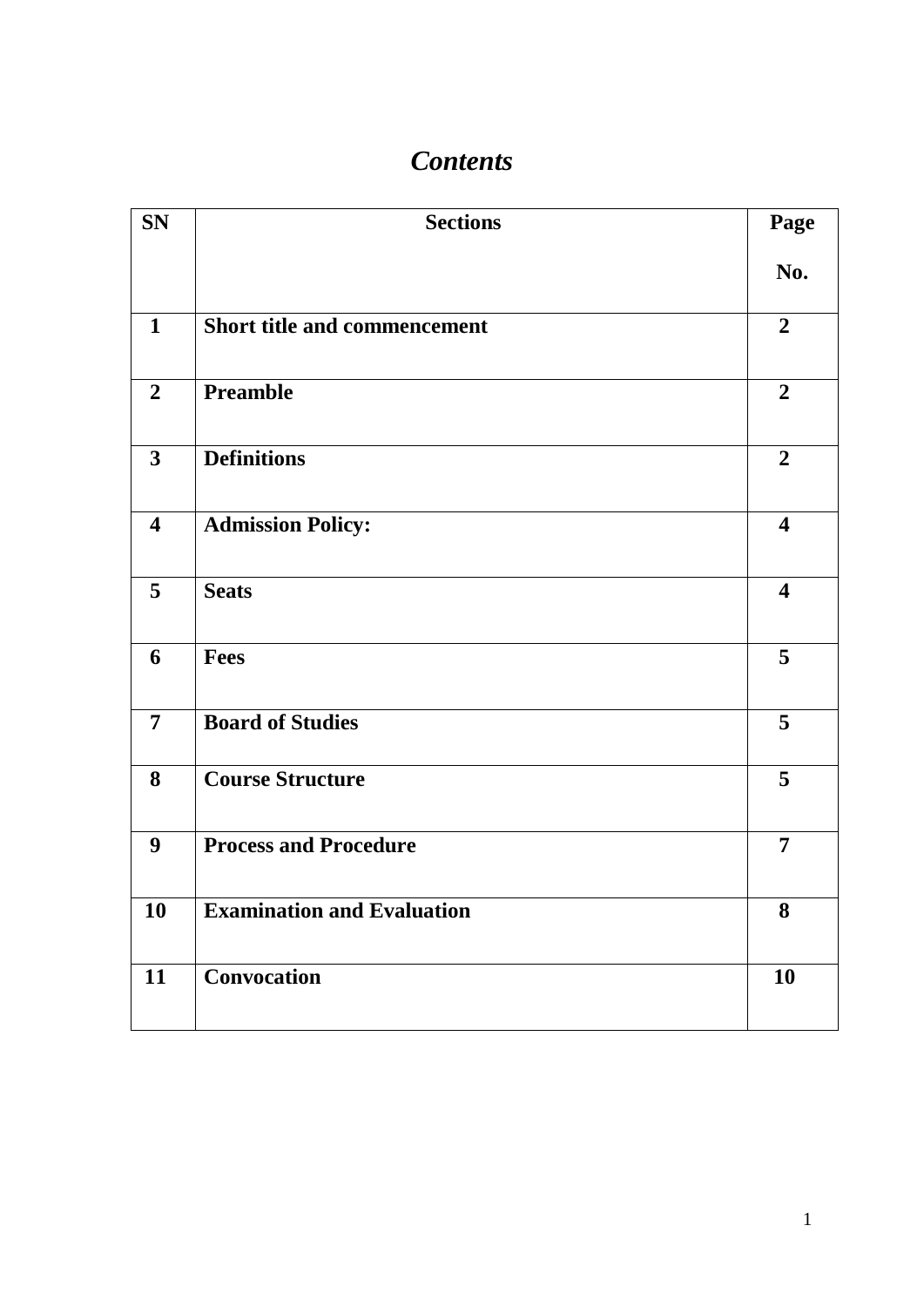#### 1.0 **Short Title and Commencement**:

- 1.1 This Ordinance is for 'Master of Arts Degree in Police Administration' and shall have a short title as M.A. in Police Administration.
- 1.2 It shall come into force on a date as specified by the University.

#### **2.0 Preamble:**

As per the Memorandum of Understanding signed on 30th December 2017 by the Registrar, Dr. B.R. AMBEDKAR UNIVERSITY OF SOCIAL SCIENCES (BRAUSS), Dr. Ambedkar Nagar (MHOW) and Director, MADHYA PRADESH POLICE ACADEMY, BHOPAL, to explore, extend and strengthen the functional relationship including Academics, Research, Extension and Training in order to share the facilities and expertise available with each of them, herewith, having mutually been agreed to:

**2.1** Recognize both BRAUSS and MPPA as Study and Research centres for conducting M.A. in Police Administration Programme.

**2.2** Conduct Master of Arts in Police Administration Programme for all Police Officers, including Deputy Superintendent of Police (DySP) of Government of Madhya Pradesh initially and may later be extended to Sub Inspectors under trainees.

3.0 **Definitions -** In this Ordinance, unless the context otherwise requires,-

- (a) "University" means the Dr. B.R. Ambedkar University of Social Sciences (BRAUSS);
- (b) "University Grants Commission" means the University Grants Commission established under section 4 of the University Grants Commission Act, 1956 (No 3 of 1956);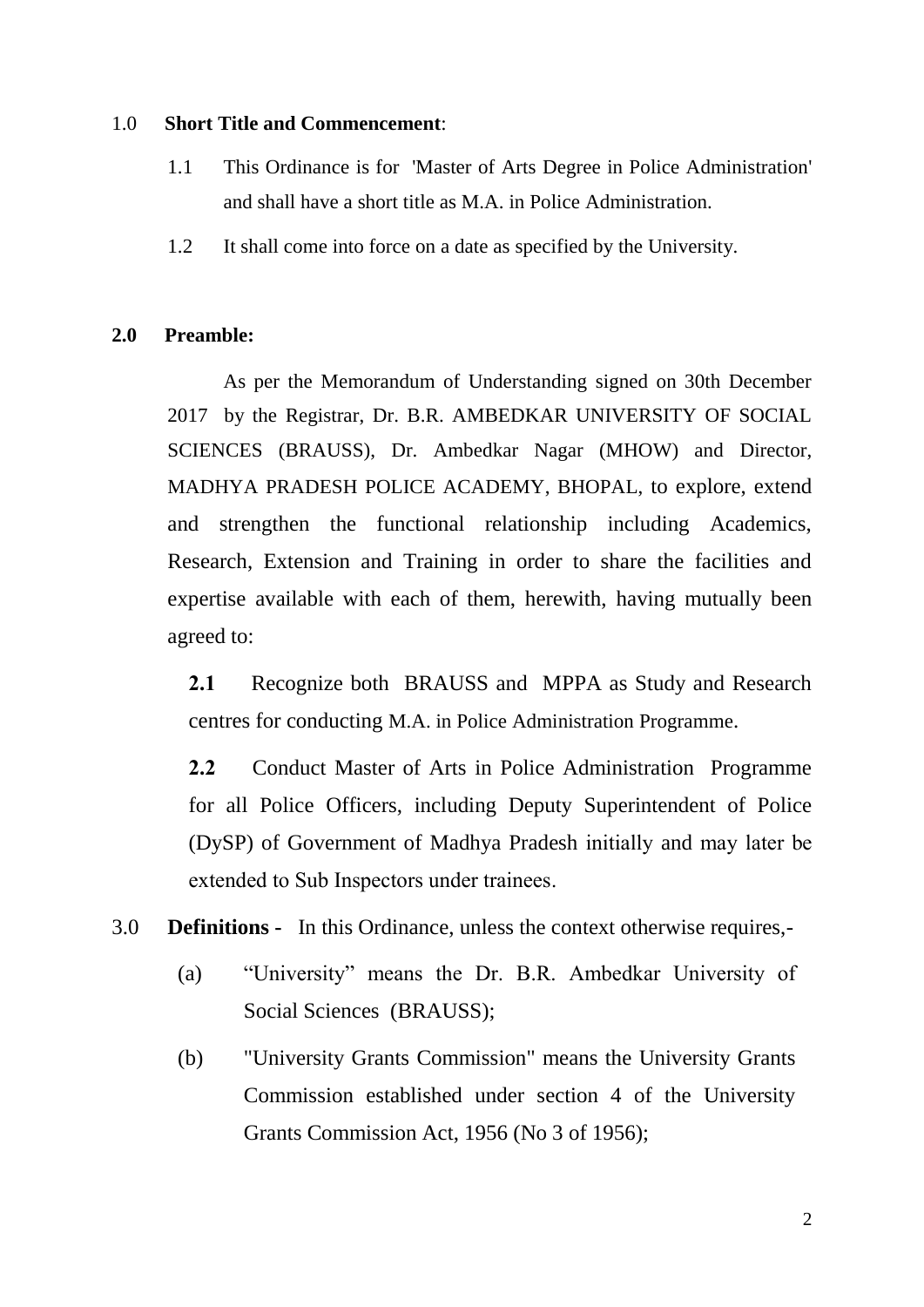- (c) "Statutes", "Ordinances" and "Rules and Regulations" mean, respectively, the Statutes, Ordinances and Rules and Regulations of the University for the time being in force;
- (d) "Governing Body" means Governing Body of the University;
- (e) "Executive Council " means Executive Council of the University;
- (f) "Academic Council" means Academic Council of the University;
- (g) "School" means a school maintained by the University;
- (h) "Department" means Department of the University;
- (i) "Chancellor" means Chancellor of the University;
- (j) "Vice-Chancellor" means Vice-Chancellor of the University;
- (k) "Dean" means Dean of School of Law & Social Justice of the University;
- (l) "Dean Students Welfare" means Dean of Students Welfare of the University;
- (m) "Registrar" means Registrar of the University;
- (n) "Finance Comptroller" means Finance Comptroller of the University;
- (o) "Academy" means Madhya Pradesh Police Academy (MPPA);
- (p) "Director" means Director of Madhya Pradesh Police Academy;
- (q) "Course" means Master of Arts in Police Administration degree course;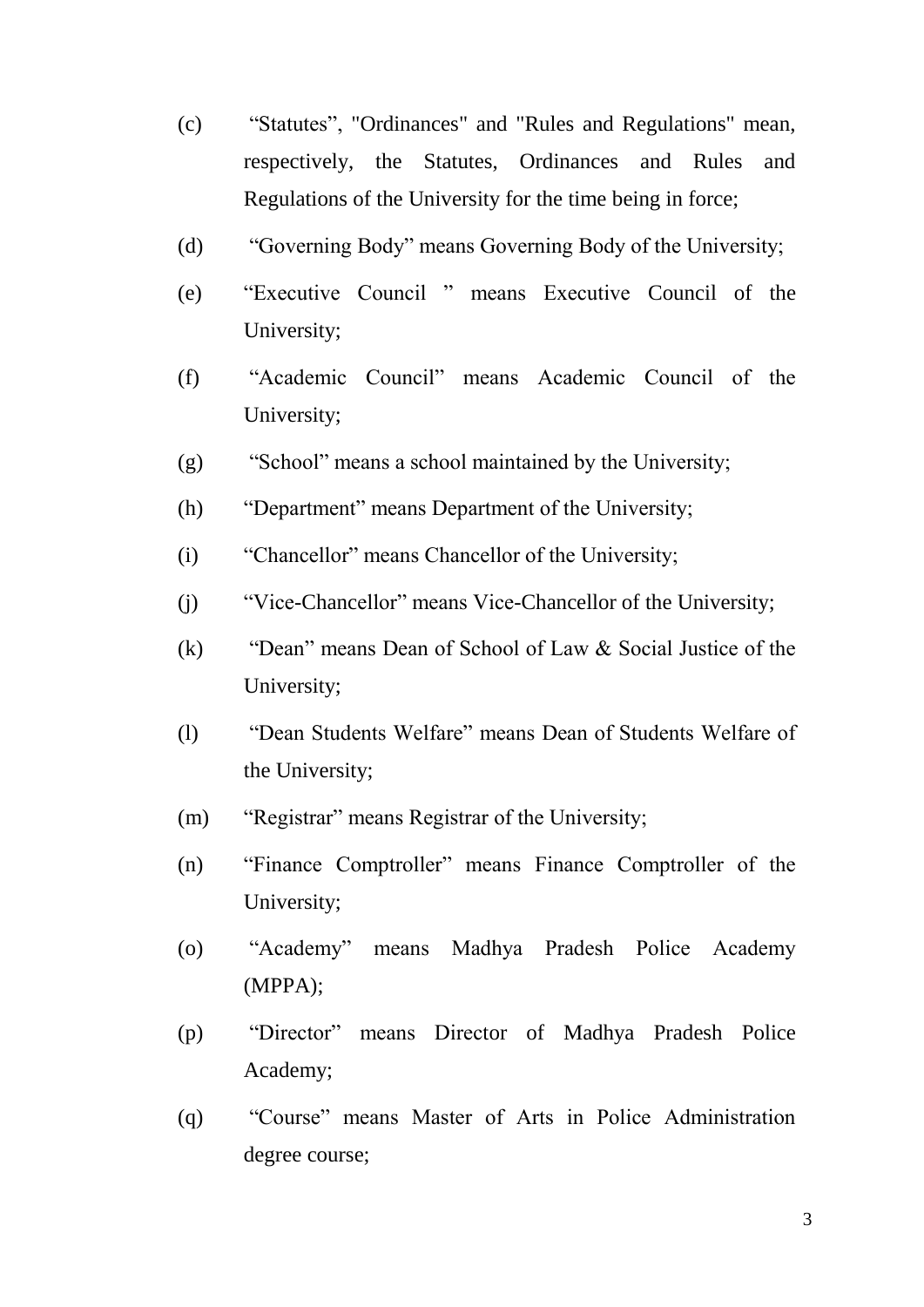- (r) "Course Director" means the Course Director of the Master of Arts in Police Administration course in the Academy;
- (s) "Course Coordinator" means Course Coordinator of the Master of Arts in Police Administration course in the Academy.

#### 4.0 **Admission Policy:**

- 4.1 Admission to the Master of Arts in Police Administration Programme will be open to Madhya Pradesh Police Officers, as per the Memorandum of Understanding and others if required.
- 2 Admission to the course will be given on the basis of the selection list of Police Officers provided by the Madhya Pradesh Police Academy.
- 4.**3** Without prejudice to the provisions of the Statutes, Ordinances, and Regulations of BRAUSS, no student of this course shall be eligible for admission to any other course of study of BRAUSS. Provided that the application for admission shall be supported by the migration certificate from the concerned University or Transfer Certificate from Board.
- 4.**4** Without prejudice to the provisions and specific guidelines made in this Ordinance, the process and procedure of admission, registration and enrollment shall be as prescribed in concerning Ordinances.
- 5.0 **Seats:** Number of seats in the course will be as per the selection list of Police Officers/Personnel provided by the Madhya Pradesh Police Academy or as decided from time to time.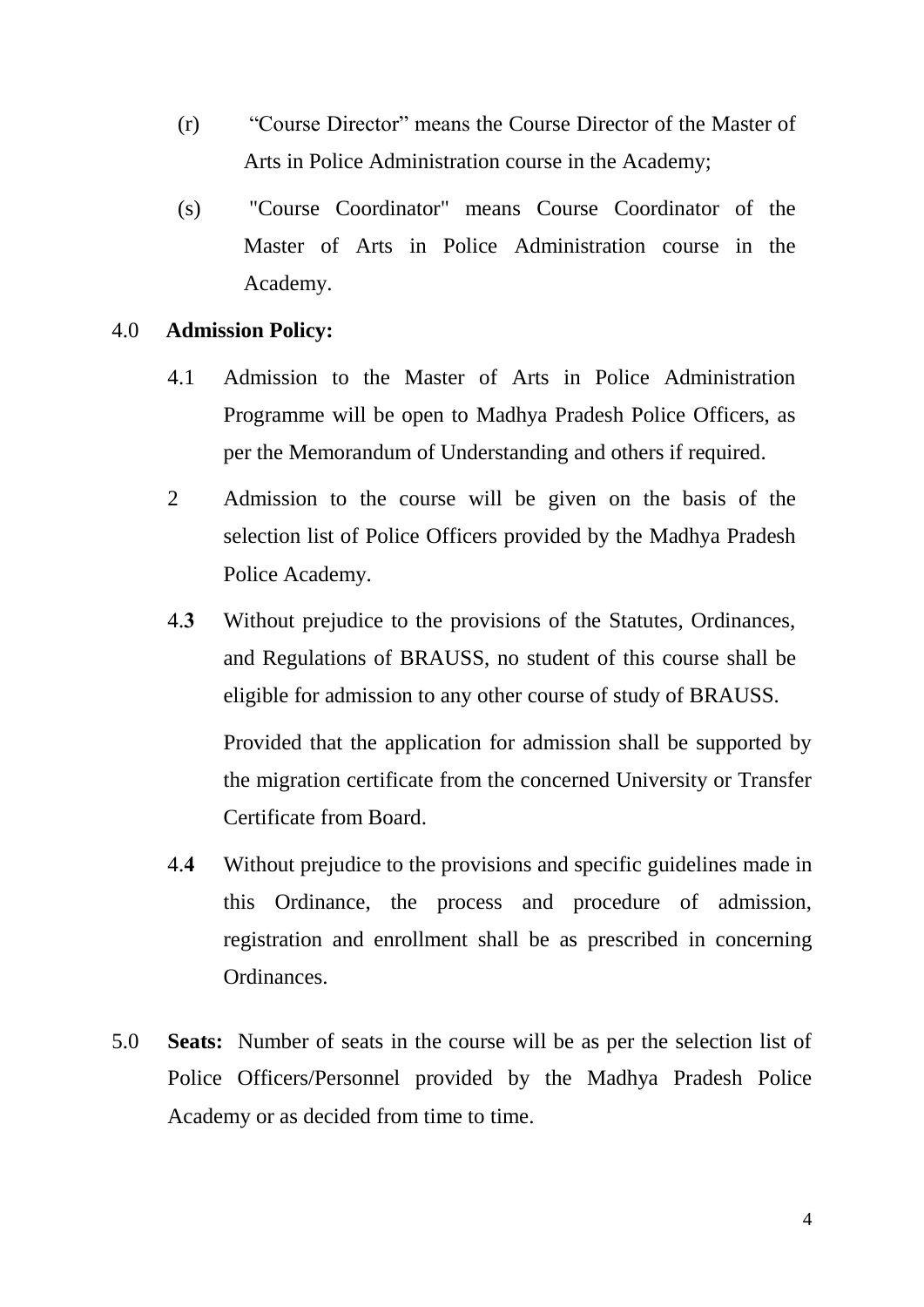6.0 **Fees** : Enrolled students will have to pay course fee as per the norms of BRAUSS.

#### 7.0 **Board of Studies**:

- 7.1 The following shall constitute the Board of Studies
	- 1. Dean of the School Chairperson 2. Two External Subject Experts - Member (one each nominated by Vice Chancellor and Director, MPPA) 3 Course Director - Member
	- 4. Course Coordinator Member Secretary
- 7.2 Meetings and proceedings of Board of Studies shall be as per rules and regulations notified by BRAUSS, from time to time, if required so.

#### 8.0 **Course Structure:**

8.1 Master of Arts in Police Administration Programme will consist of four semesters in two years.

Provided, in case the course is not successfully completed in the stipulated time, one more attempt shall be given to the students to complete the course and in case he/she fails to complete the course in stipulated time, one mercy attempt, with the mutual consent of both MPPA and BRAUSS can be given on the request of the candidate. However, in no case the candidate shall be given any attempt beyond 4 years.

8.2 The course will be based on credits semester system. The total credits for qualifying the course shall be **64**.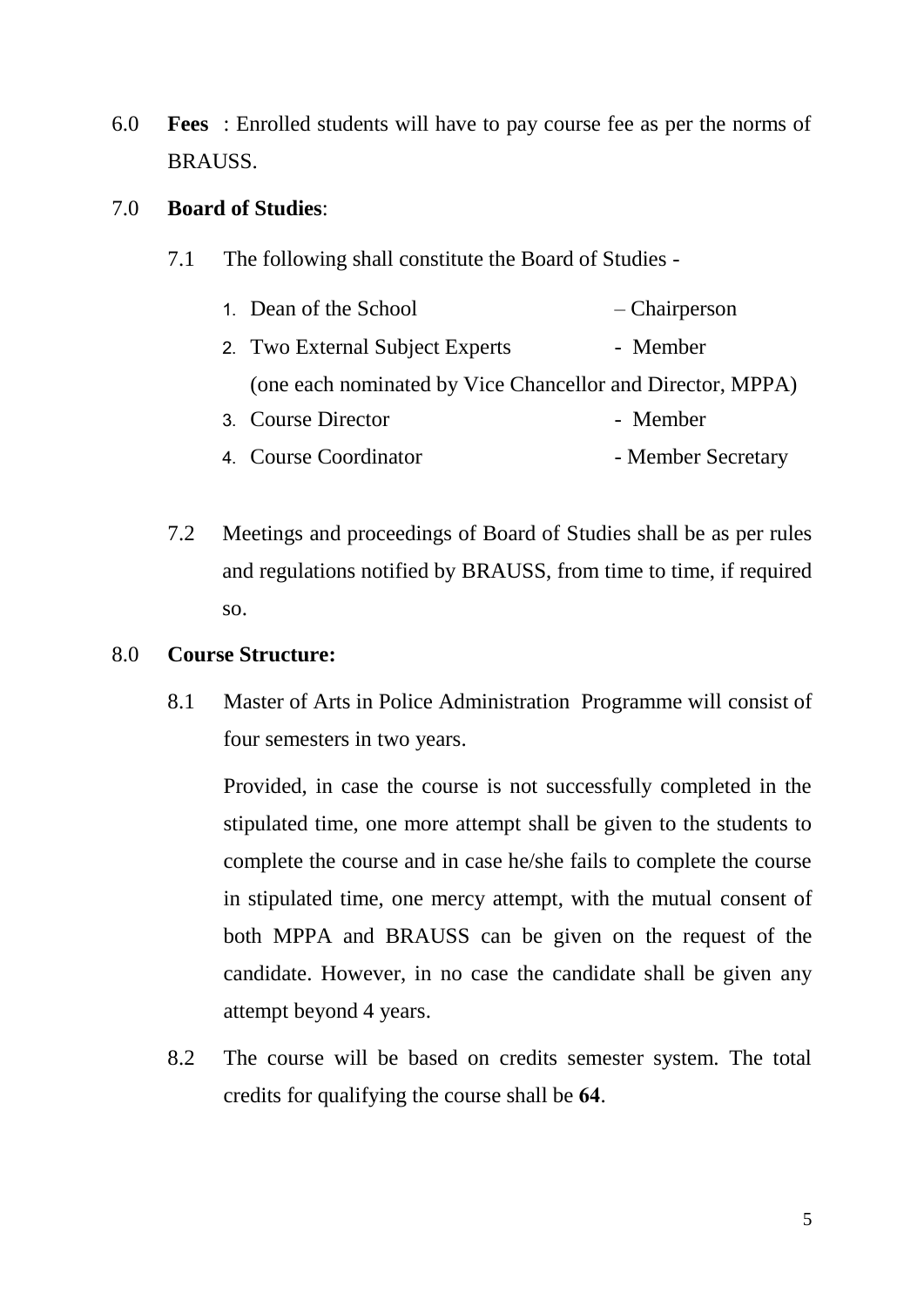8.3 Following shall be Semester-wise and Theory and Practical distribution of total credits of the course:

Semester I: Duration: Six Months Total Credits : 16 (Theory = 14 and Project Work = 2) Number of Theory Papers: 7 (Total credits 14) Total marks : 800 (100 maximum marks each for Theory paper, and 100 Marks for Project Assignment)

Semester II: Duration: Six Months Total Credits : 16 (Theory = 12 and Project Work = 4) Number of Theory Papers: 6 (Total credits 12) Total marks : 800 (100 maximum marks each for Theory paper, and 200 Marks for Project Assignment)

Semester III: Duration: Six Months

Total marks : 400 (Maximum Marks :

Internal Training 400 & External Training 400)

Total Credits : 16 Credits.

Semester IV: Duration: Six Months

Total marks : 800 (Maximum Marks : Internal Training 200 & External Training 200 and Dissertation: Maximum Marks 400) Total Credits : 16 (Internal & External Training, 8 Credits and Dissertation: 8 Credits)

- 8.4 Syllabus and contents shall be updated regularly as per the approval of the Board of Studies, subject to approval of the MPPA approval depending on the emerging needs and requirements of the Police.
- 8.5 Adequate weightage will be given for theory and practical's, including internal, external, field training.
- 8.6 All students admitted in the course will have to submit a dissertation in the fourth Semester based on the field study.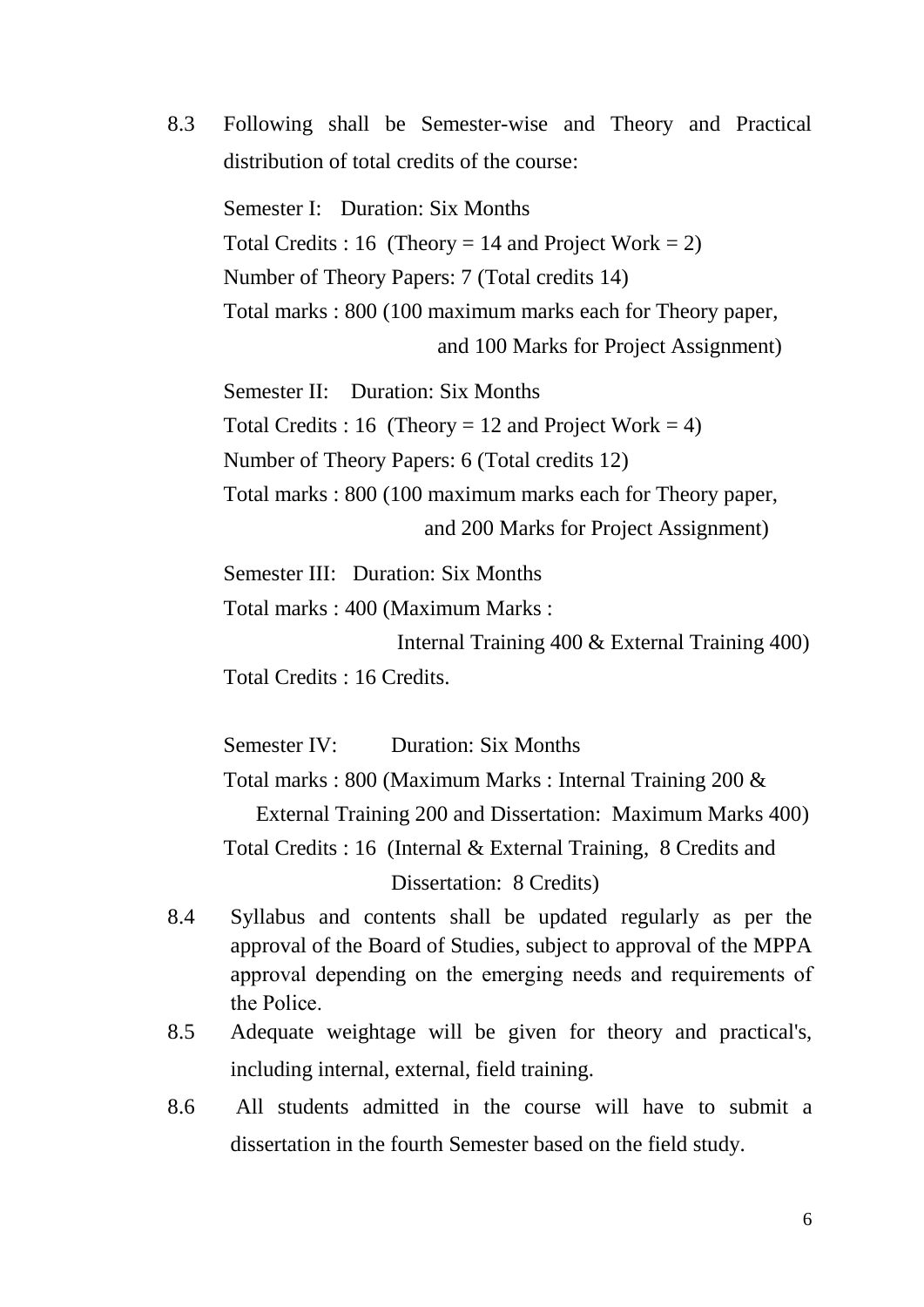- 8.7 A 45 days Foundation Course in the RCVP Naronha Administration and Management Academy and one week mandatory orientation course will be held in BRAUSS on "Aim, Objectives, Modalities and Credit-Semester System Requirements for Master's Degree Programme in Police Administration".
- 8.8 Two seminars (3 to 5 days) one each in MPPA and BRAUSS, will be held during the course of study as per schedule of the programme on mutual consent. Appropriate credits and certificates shall be awarded for participation in Seminar.

#### 9.0 **Process and Procedure**:

- 9.1 Teaching & training : Classes for teaching & training will be done by the MPPA and their admission, enrolment, examination and degree will be awarded by BRAUSS.
- 9.2 The faculty, officers, scientists of MPPA /BRAUSS if needed, may invariably take part in teaching programme of either Institutions in every academic year as worked out (as per specialization for the benefit of students) topic of lectures and days/ time will be fixed by mutual consultation.
- 9.3 The TA/DA allowances and honorarium will be payable to the invited guest faculty members /officers as per the norms of M.P. State Govt, by MPPA and BRAUSS at the respective centre.
- 9.4 Travel allowances and D.A. on the visits of Faculty/Scientists or for any academic discussion/ Research Degree Committee meeting/ Ph.D. viva-voce, examination of the students of the either institutions will be met from the resources of the respective Institutions.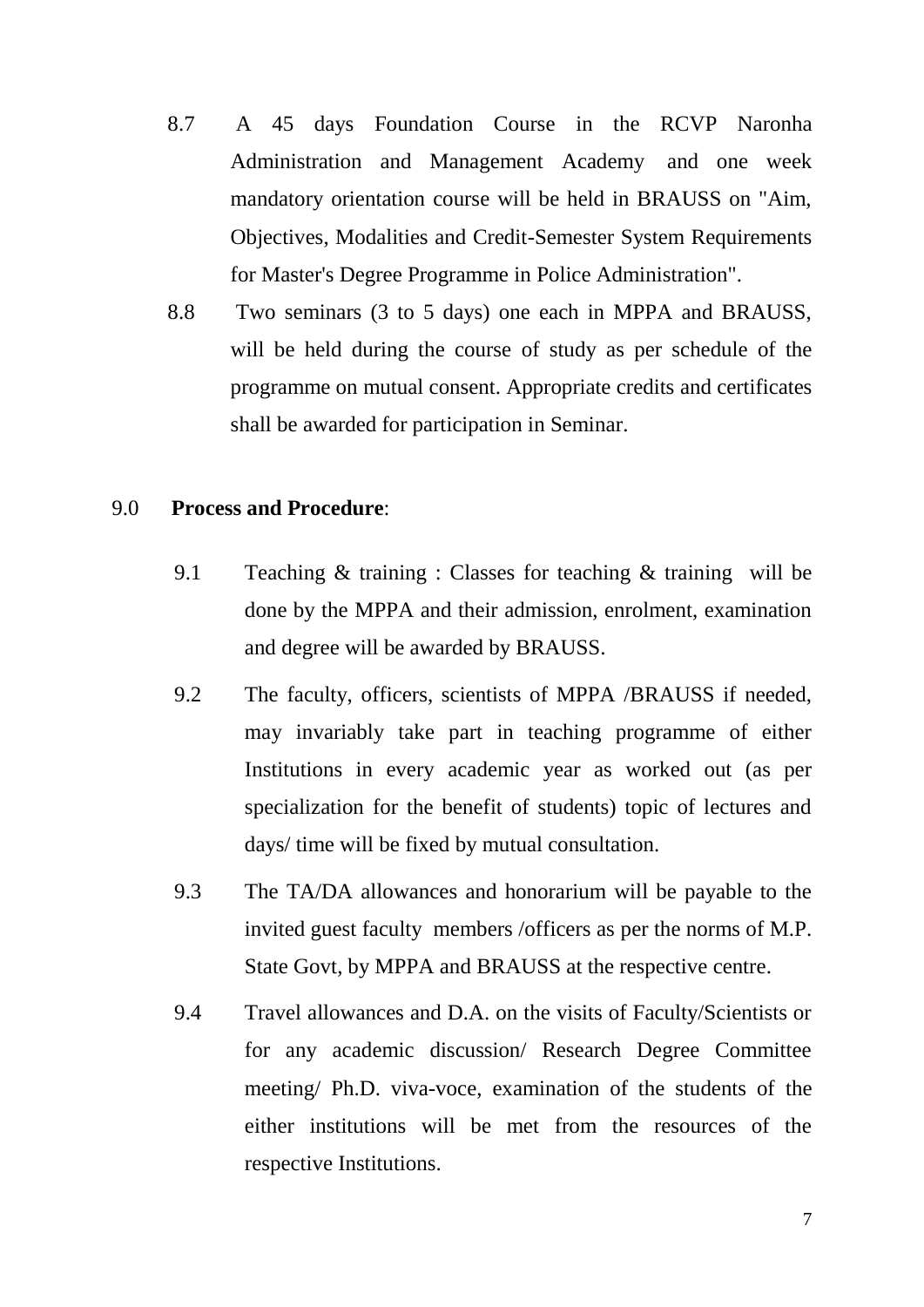- 9.5 The students working in either Institution will be allowed to carry out entire or part of their studies work in the both the institutions With due permission of the Director, MPPA/ Registrar, BRAUSS. MPPA and BRAUSS**,** both Institutions will extend all necessary facilities, consumables & expertise to the research students on payment of charges as prescribed by the University/ Academy providing the facility with due permission of the Director of MPPA/Registrar, BRAUSS.
- 9.6 The feed-back after every course shall be sent to the Director of MPPA/ Registrar, BRAUSS in time.

#### 10.0 **Examination and Evaluation**:

- 10.1 Admission and registration for the concerning degrees will be governed by the relevant ordinances of BRAUSS.
- 10.2 The centre of course study and examination will be MPPA. BRAUSS may also be an alternate centre of examination, as and when required**,** with due permission of the Director, MPPA/Registrar, BRAUSS.
- 10.3 Examination time table and dates would be mutually decided by an examination committee constituted for the purpose. The final dates/time table would be finalize only after mutual consent of the Director of MPPA.
- 10.4 Examination and evaluation will be as per requirement of internal and external training for the Police Officers enrolled in a particular programme, and/or may be decided by anexamination committee constituted for the purpose.